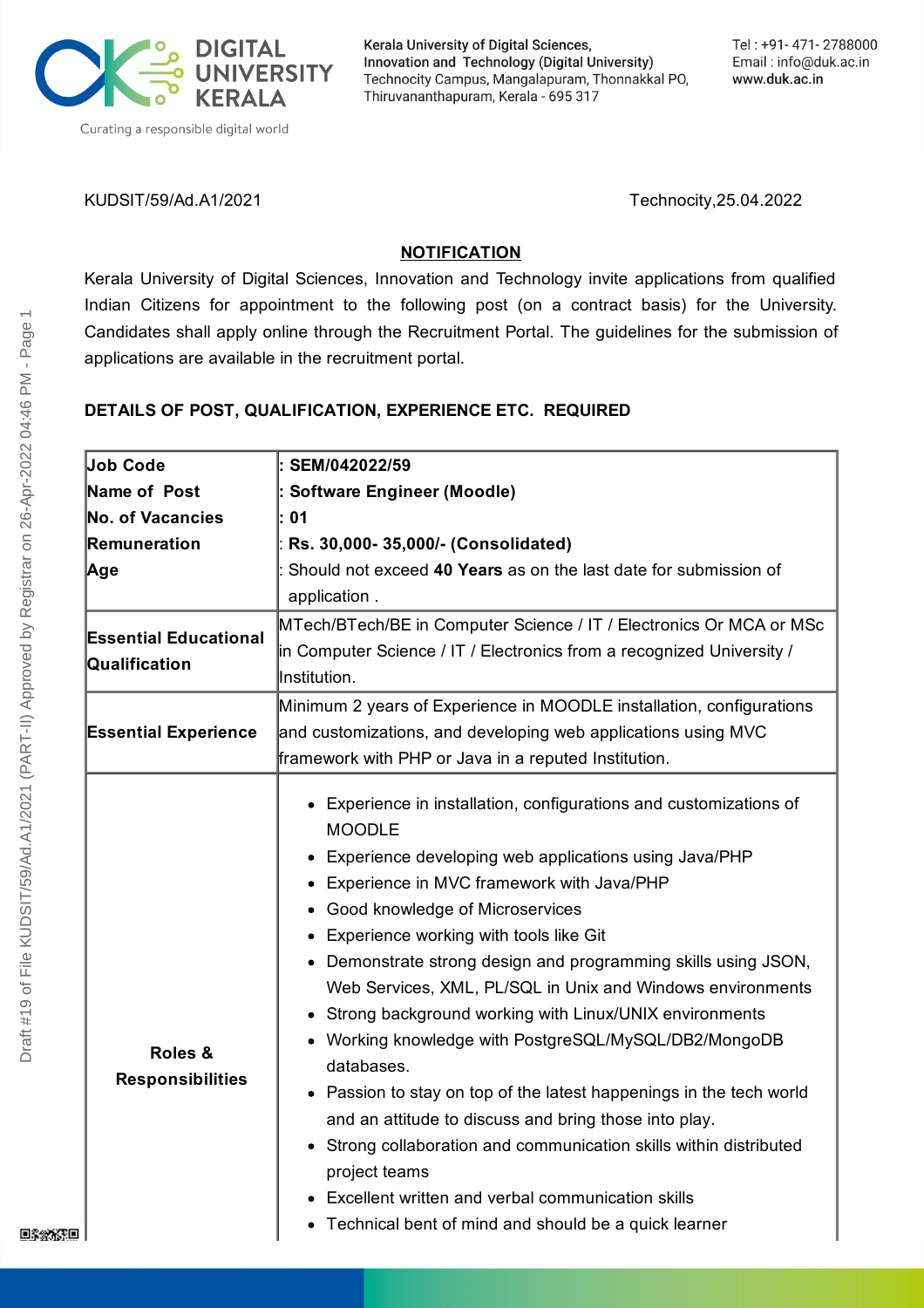|                        | • Should be able to understand and handle tasks independently<br>Should be able to work to deadlines and should be flexible to work<br>$\bullet$<br>on any assignment. |
|------------------------|------------------------------------------------------------------------------------------------------------------------------------------------------------------------|
| <b>Required Skills</b> | Installation, configurations and customizations of MOODLE, PHP/Java,<br>Javascript, JQuery/Angular, HTML, CSS, Postgresgl/MySQL/MSSQL                                  |
|                        | <b>Nature of Appointment</b> On contract initially for 1 year.                                                                                                         |

### **Age relaxation for submission of application:**

5 years for candidates belonging to SC/ ST and 3 years for OBC candidates.

## **Mode of Selection:**

The selection will be based on an interview.

### **General Instructions**

- I. Scanned copy of the documents to prove age, qualifications, experience, etc. should be uploaded along with online application and originals to be produced as and when called for. **Applications without attaching the above documents shall be summarily rejected.** No further chance will be given for submitting the same.
- II. Candidates, who are in the service of the Government of India or any of the State Governments, etc. while applying, should obtain a No Objection Certificate from their Head of Office or Department and keep it with them. If candidates fail to produce the No Objection Certificate as and when called for, his/her candidature will stand canceled.
- III. Candidates should ensure that the particulars furnished by him/her are correct in all respects.**Anything not specifically claimed in the application against the appropriate field will not be considered at a later stage. No deviation whatsoever from the filled in data will be entertained**. In case it is detected at any stage of the recruitment that a candidate does not fulfill the eligibility norms and /or that he/she furnished any incorrect/false information or has suppressed any material fact, his/her candidature will stand cancelled. If suppression of material facts or furnishing of any incorrect/false information is detected even after appointment, his/her service is liable to be terminated.
- IV. Applications submitted without fulfilling the eligibility and other norms mentioned in this Notification as well as the instructions published in the Recruitment Portal of the University will be summarily rejected.
- V. In case any discrepancy / ambiguity in the process of selection , the decision of the University shall be final and binding.
- VI. **Consequent up on adoption of self- certification provisions as required by the Govt. of India, the University shall process the applications entirely on the basis of the information / documents provided with the application . The appointment will be provisional and subject to physical verification of the documents.**
- VII. Applications submitted without fulfilling the eligibility and other norms mentioned in this notification as well as the instructions published in the recruitment portal of the University will be summarily rejected.